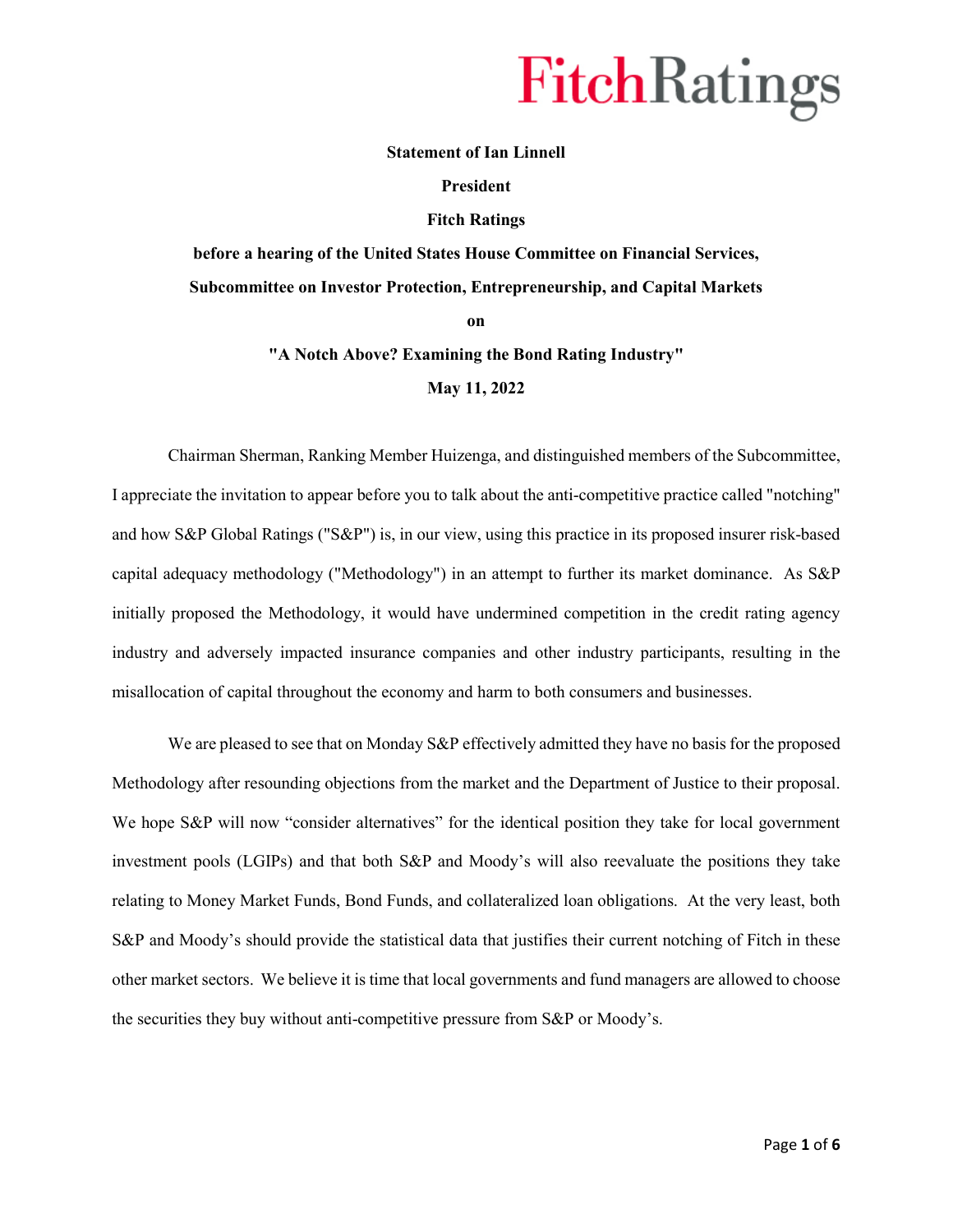In 2006, Congress, with extensive bipartisan support, passed the Credit Rating Agency Reform Act of  $2006<sup>1</sup>$  $2006<sup>1</sup>$  $2006<sup>1</sup>$  (the "Reform Act") with the stated aim of fostering "accountability, transparency, and competition in the credit rating agency industry." The Reform Act includes a provision to prohibit conduct in the structured finance sector identical to what  $S\&P$  now proposes in the insurance sector<sup>[2](#page-1-1)</sup>. . Although the Reform Act addressed the anti-competitive behavior engaged in by both S&P and Moody's in the period leading up to its passage, both S&P and Moody's have continued to engage in the prohibited conduct, and the Securities and Exchange Commission ("SEC") has made no effort to stop its practice. S&P sought to extend this anti-competitve activity to the insurance sector.

### **Fitch Ratings and the credit rating industry**

Fitch Ratings ("Fitch") is a global credit rating agency ("CRA") with a presence in over 25 countries. Over the past three decades, Fitch has become the only credible challenger to the dual monopoly of Moody's Investor Services ("Moody's") and S&P in the credit rating industry. During this period, Fitch has raised its share of the overall market for credit ratings in the US to 13%, compared to 32% for Moody's and  $50\%$  for  $S\&P^3$  $S\&P^3$ .

Credit ratings play an important role in efficient capital allocation by providing the financial markets with an independent view of credit risk. We believe that investors benefit from the various analytical perspectives of the CRAs. The variety of CRA opinions – and the diversity of their analysis – offer valuable insight to the investor attempting to purchase securities. Any measure that reduces competition in the CRA industry is detrimental to the marketplace. Investors will have fewer materially different opinions to weigh when evaluating the credit risks of a particular securities issuance. The dominance of one firm or view also potentially increases systemic risk in the financial system.

l

<span id="page-1-0"></span><sup>&</sup>lt;sup>1</sup> Pub. L. No. 109-291, 120 Stat. 1327 (2006).

<span id="page-1-1"></span> $<sup>2</sup>$  Ibid.,  $\& 4$ </sup>

<span id="page-1-2"></span><sup>3</sup> *See* U.S. Securities and Exchange Commission, *Office of Credit Ratings Staff Report On Nationally Recognized Statistical Rating Organizations* (January 2022), available at https://www.sec.gov/files/2022-ocr-staff-report.pdf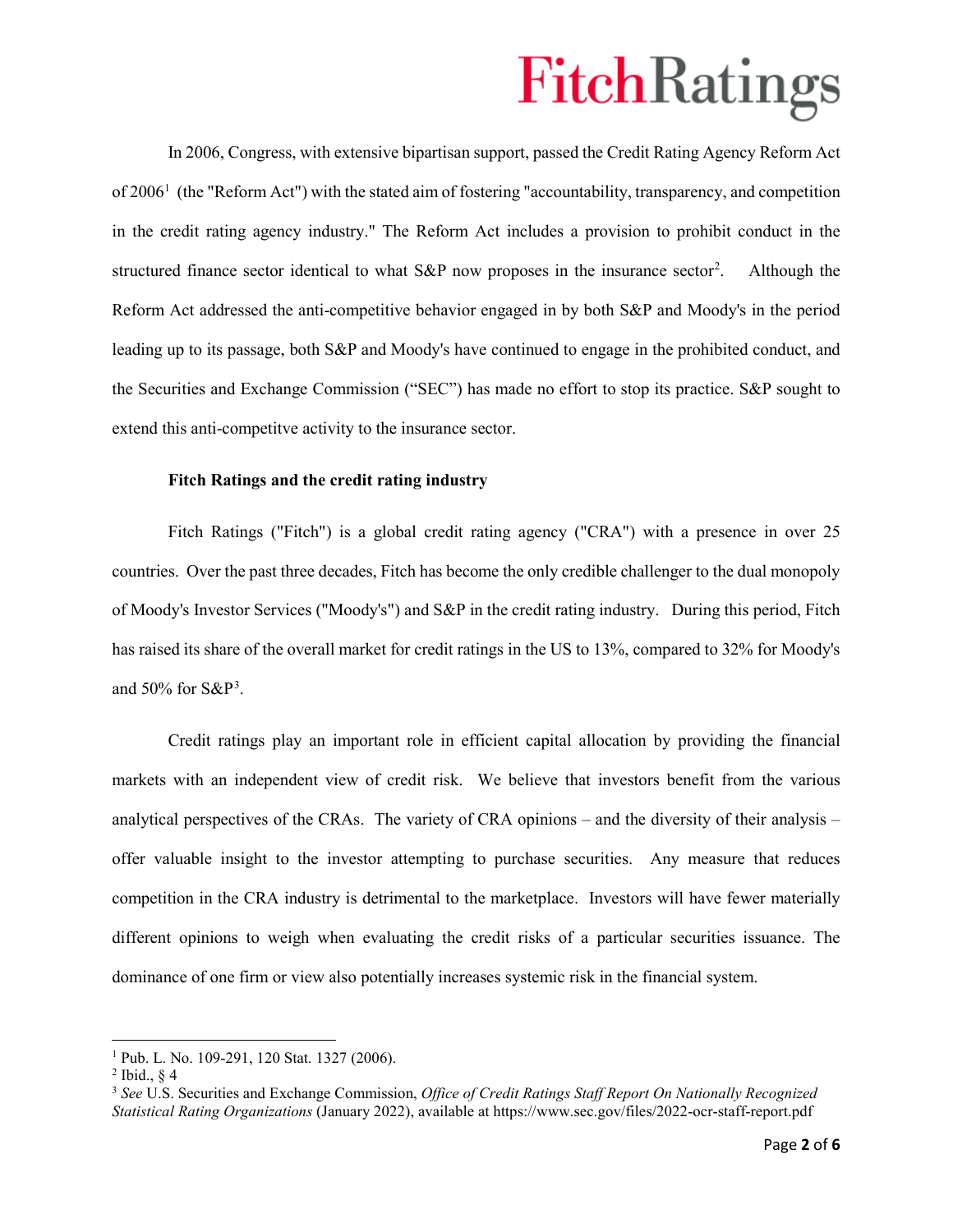### **S&P Methodology and Notching**

S&P's proposed Methodology is anti-competitive because it incorporates the practice of "notching" into S&P's assessment of insurer risk-based capital adequacy. Notching occurs when a CRA (i) insists on rating most, if not all, of the assets owned by an entity, such as an insurance company, or underlying an asset pool, such as in a structured finance transaction, and/or (ii) significantly reduces the ratings, often by many categories, that other CRAs have assigned to the assets in the portfolio that they have not rated. Both S&P and Moody's have engaged in notching for over 20 years and across many different asset categories, including the rating of Local Government Investment Pools, Money Market Funds, Bond Funds, and Collateralized Loan Obligations.

The proposed Methodology extends the anti-competitive notching behavior of S&P to insurers, reinsurers, and any securities they purchase. S&P intends to apply "mapping criteria" and automatic notching haircuts to all non-S&P rated investments held by insurance companies. S&P's Methodology significantly reduces the rating of securities rated by either Fitch or Moody's. Furthermore, S&P intends to apply a deeply "junk" credit rating to securities rated by any of the other CRAs and to securities rated by the National Association of Insurance Commissioners. As a result, securities held in the portfolio of an insurer rated "AAA" by Fitch could have their credit rating lowered to "AA-" by S&P in its assessment of the creditworthiness of that insurance company. Meanwhile, securities rated "AAA" by another CRA would be rated "CCC."

We believe that S&P withdrew the Methodology, and continues to fail to explain its Methodology, because no explanation exists. The Methodology was a pretext by S&P to leverage off its dominant position in insurance to increase its market share in the securities commonly purchased by insurers, including areas where S&P has a low market share. Credit rating performance data does not support S&P's proposed notching. Average annual default and transition rates for at least the last 30 years demonstrate that arbitrary and automatic haircuts, including notching, are not supported by the available evidence. In contrast, credit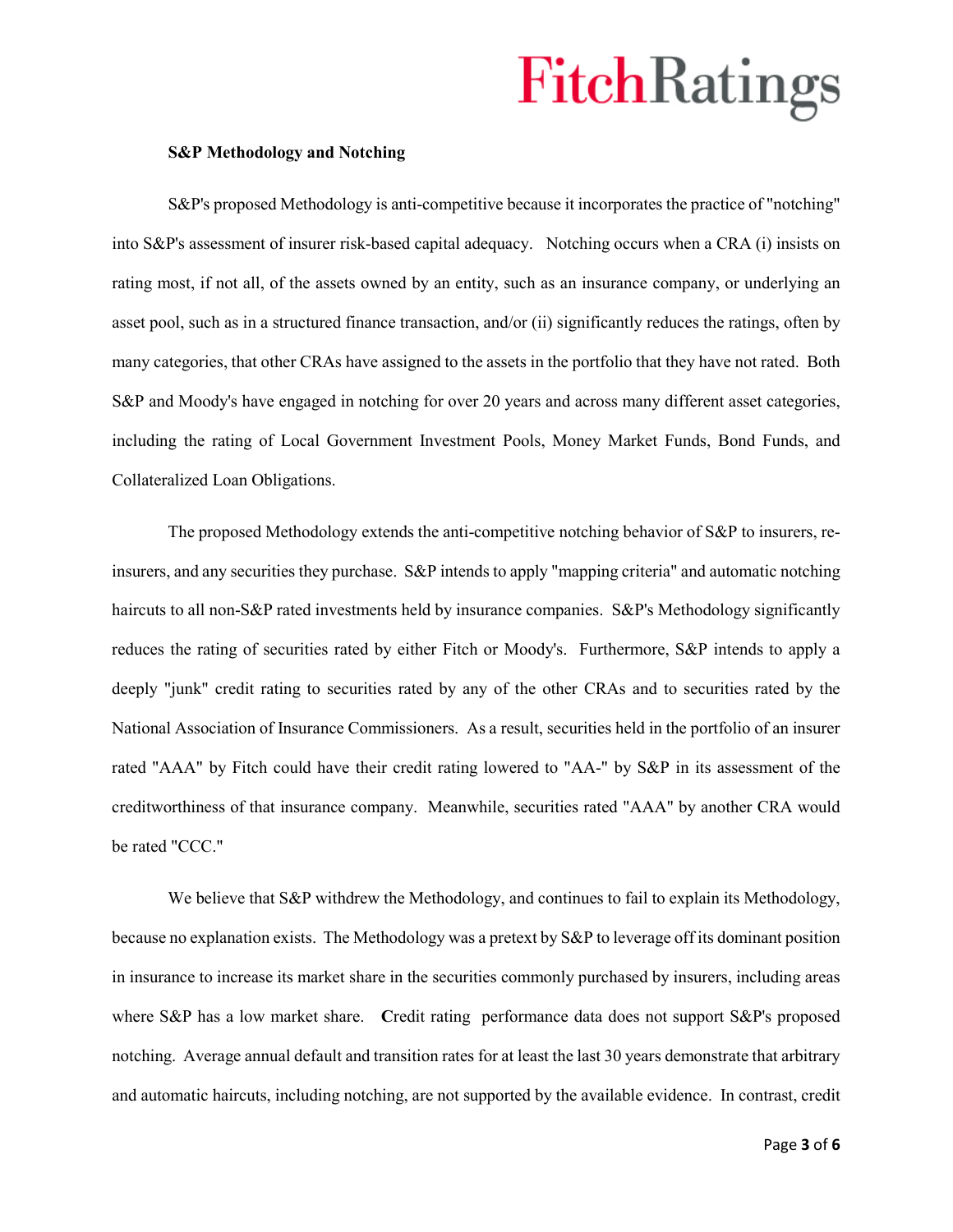rating performance data, sensitivity analyses, and comparability studies conducted by Fitch, Moody's, S&P, and other financial market participants show that the ratings of these three CRAs are comparable. This data is freely available on CRAs websites and submitted to regulators including the SEC.

### **Damage to CRA Competition**

S&P's proposed notching would damage the competitive environment of the credit rating industry. S&P has a dominant market share in the financial strength ratings of insurance companies(Insurer Financial Strength Ratings) compared to either Fitch or Moody's<sup>[4](#page-3-0)</sup>. S&P ratings are hard-wired into many insurance brokers' systems, and brokers typically have criteria for recommending insurers to clients that only refer to S&P and AM Best ratings, and not to Fitch and Moody's ratings. This market power gives S&P a virtual monopoly on insurance company financial strength ratings and makes insurers hostages to S&P. Only AM Best, which has no meaningful market share outside of insurance, presents significant competition to S&P in financial strength ratings.

As insurance companies seek to maintain their S&P Insurer Financial Strength Ratings, they would clearly be discouraged from purchasing securities in those sectors where S&P rates relatively few securities and other CRAs rate relatively more. Insurers, and the issuers of securities that insurance companies purchase, would select S&P not because of the quality or predictability of its ratings but to avoid the punitive notching of the Methodology and the negative impact on insurers' financial strength ratings. The inevitable consequence is, over time, S&P would increase its market share in those asset classes where the CRAs are currently competitive (e.g., commercial and residential mortgage-backed securities)<sup>[5](#page-3-1)</sup>, while maintaining its position in those areas where it is already dominant.

l

<span id="page-3-0"></span><sup>4</sup> Based on data from S&P's SNL Insurance dataset

<span id="page-3-1"></span><sup>5</sup> *See* Commercial Mortgage Alert website, available at https://www.greenstreet.com/news/library/commercialmortgage-alert and Asset-Backed Alert website, available at https://www.greenstreet.com/news/library/assetbacked-alert.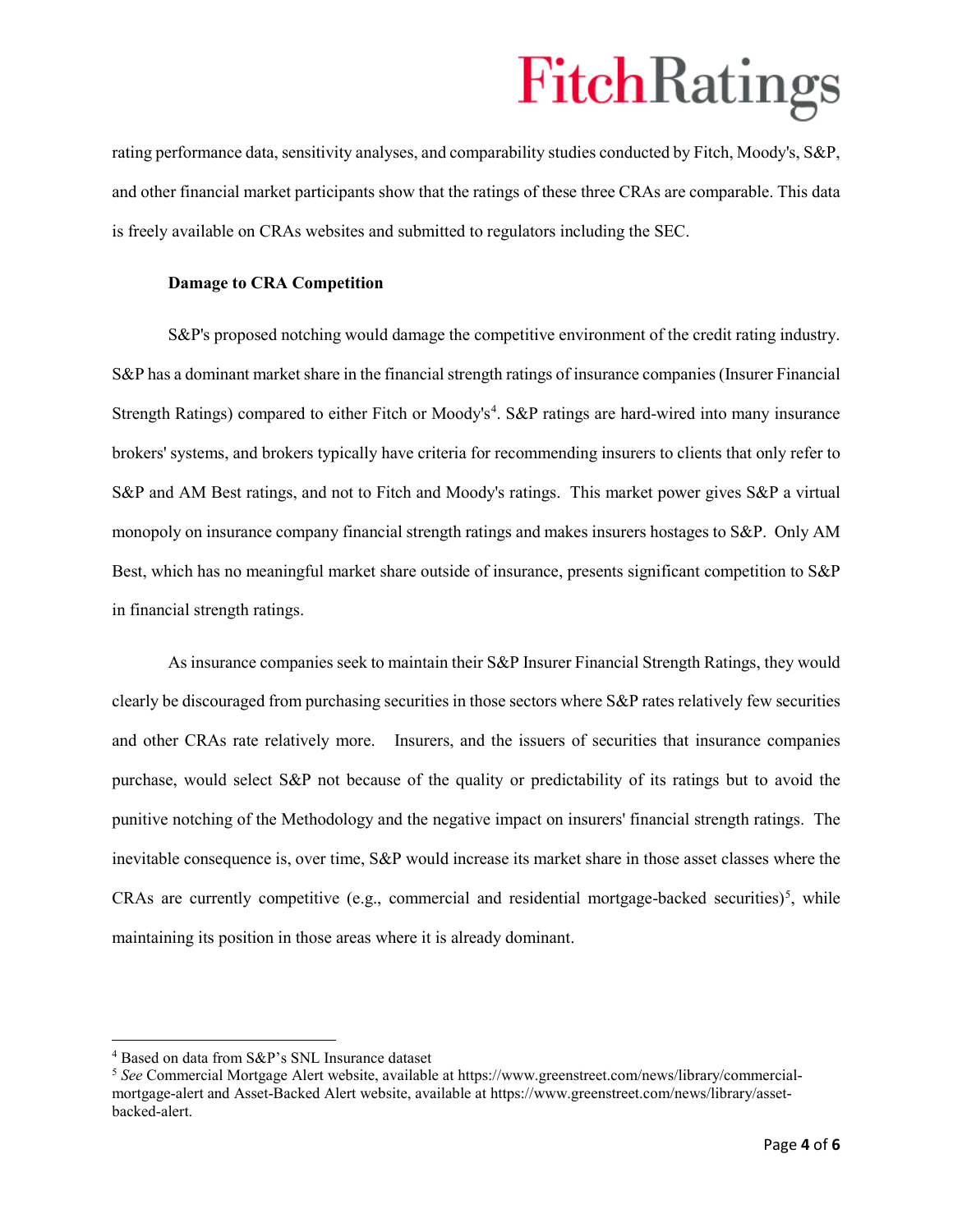Fitch was not alone in its criticism of the Methodology. Investors and other capital market participants have condemned S&P's proposal. In addition, the Department of Justice's Antitrust Division has recently commented that S&P's Methodology, "has the potential to raise barriers to entry and expansion by competitors, insulate S&P from competition, or otherwise suppress competition from rival rating agencies.["6](#page-4-0) .

#### **The Methodology's Impact on the Markets**

In addition, the Methodology could have a significant impact on the financial markets by distorting the investment decisions of insurers. For example, the Methodology's severe degree of notching might theoretically motivate an insurer to purchase a bond rated 'BB' by S&P over a bond rated 'AAA' by another CRA (a five-category difference) since the AAA-rated bond would be considered riskier and have a higher imputed capital charge under S&P's Methodology. Moreover, the Methodology could lead to overly conservative, unjustified risk assessments on insurance companies' investment portfolios, resulting in unnecessary increases in funding costs to various sectors of the capital markets and negative impacts on the economy. Finally, as insurance companies sought to maintain their S&P corporate ratings, they might change their investment criteria, thereby impacting consumers and businesses by reducing the substantial investor base currently available to them.

#### **Conclusion**

l

S&P and Moody's have been engaged in "notching" for over twenty years, despite laws in the books to the contrary. S&P sought to extend this anti-competitive practice to the insurance sector in order to tighten its grip on the credit rating industry. Congress must amend existing legislation to ban notching, not only in structured finance, but also in all other market sectors, and the SEC must start enforcing this ban.

<span id="page-4-0"></span><sup>6</sup> *See* Antitrust Division of the United States Department of Justice, *Comment re: Insurer Risk-Based Capital Adequacy* (April 29, 2022), available at https://www.justice.gov/atr/page/file/1497956/download